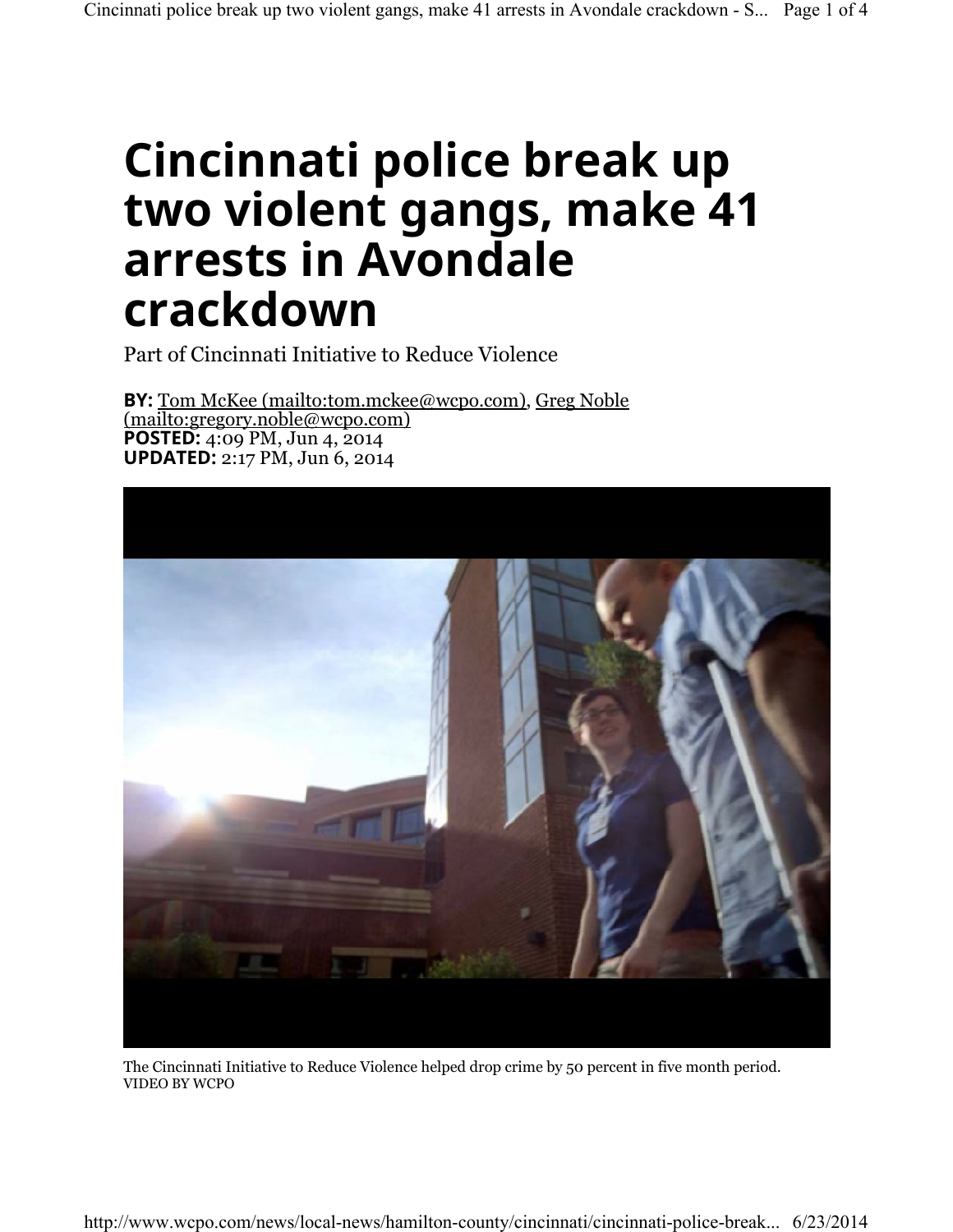CINCINNATI – Police broke up two violent gangs, made 41 arrests and reduced violent crime in Avondale by 50 percent through a five-month operation, officials said Wednesday.

Police said they rounded up dozens of members of the Savage Gang and Valley Boyz. The gangs were involved in serious crimes, they said.

The effort was part of the Cincinnati Initiative to Reduce Violence and followed two homicides in January on Irving Street.

"We're taking the most violent offenders off the street -- the ones who are out robbing people at gunpoint, the ones who are involved in the felonious assaults ... the shootings," said Sgt. Jeff Scholl.

"When you start disrupting these networks, you are affecting their ability to commit the crimes that they are," said Capt. Mike Neville. "So, with our targeted persons and those that became associated with them, through our efforts, you'll start to see that web of sorts start to dissolve."

Police also worked with property owners to evict gang members and suspected criminals from at least eight locations where there have been multiple violent crimes.

Nine people were evicted from an apartment building at 3522 Reading Road, where there have been four shootings this year – including the death of a 14-year-old.

Police noted that there have been no calls for violent crime there in the past 60 days.

Police executed a search warrant Wednesday at 666 Glenwood Ave. That's where police believe a lot of the truly bad guys go to meet. The warrant could disrupt that activity.